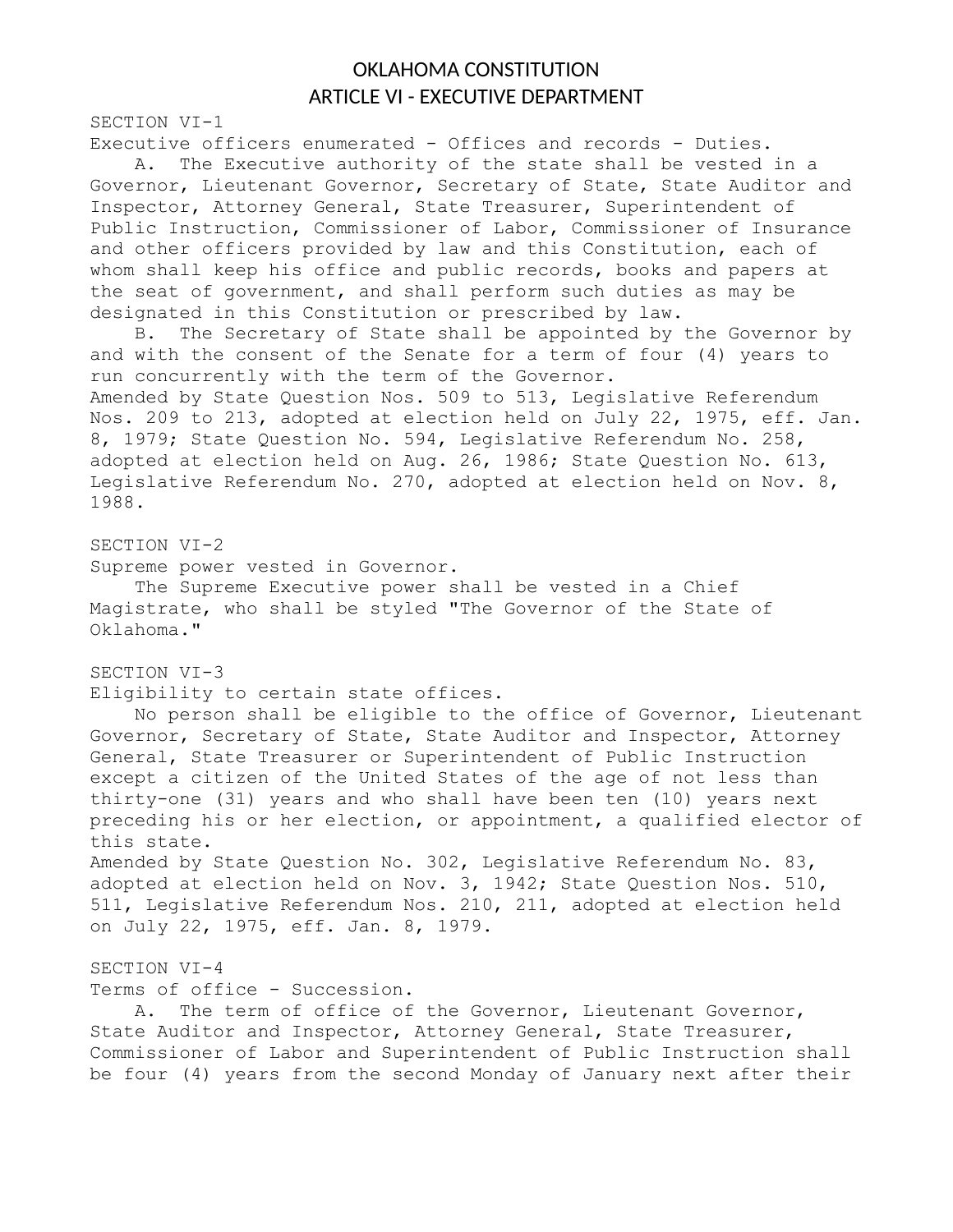election. The said officers shall be eligible to immediately succeed themselves except as otherwise provided in this section.

B. 1. No person shall be eligible to serve as Governor for a period of time in excess of eight (8) years. Such years need not be consecutive. Any years served by a person serving as Governor for less than a full term to fill a vacancy in such office shall not be included in the eight-year limitation set forth herein.

2. Notwithstanding the provisions of this amendment, any person serving as Governor at the time of passage of this amendment shall be eligible to complete the term of office to which he or she was elected but shall not be eligible to serve as Governor for a period of time in excess of eight (8) years, excluding years served for less than a full term to fill a vacancy in such office. The provisions of this paragraph shall apply regardless of whether such years were served prior to or after passage of this amendment.

C. No person shall be eligible to serve as Lieutenant Governor, State Auditor and Inspector, Attorney General, State Treasurer, Commissioner of Labor or Superintendent of Public Instruction for a period of time in excess of eight (8) years. Such years need not be consecutive. Any years served by a person elected or appointed to serve less than a full term to fill a vacancy in any such office shall not be included in the limitations set forth herein. Any person serving in such position at the time of passage of this amendment shall be eligible to complete the term for which he or she has been elected and shall be eligible to serve an additional eight (8) years thereafter, notwithstanding the provisions of this amendment.

D. The Legislature is hereby authorized to enact laws to implement the provisions of subsections B and C of this section. Amended by State Question No. 436, Legislative Referendum No. 157, adopted at election held on May 3, 1966; State Question Nos. 510, 511, Legislative Referendum Nos. 210, 211, adopted at election held on July 22, 1975, eff. Jan. 8, 1979; State Question No. 613, Legislative Referendum No. 270, adopted at election held on Nov. 8, 1988; State Question No. 747, Legislative Referendum No. 348, adopted at election held on Nov. 2, 2010.

#### SECTION VI-5

Returns of election - Tie votes.

The returns of every election for all elective state officers shall be sealed up and transmitted by the returning officers to the Secretary of State, directed to the Speaker of the House of Representatives, who shall, immediately after the organization of the House, and before proceeding to other business, open and publish the same in the presence of a majority of each branch of the Legislature, who shall for that purpose assemble in the hall of the House of Representatives. The persons respectively having the highest number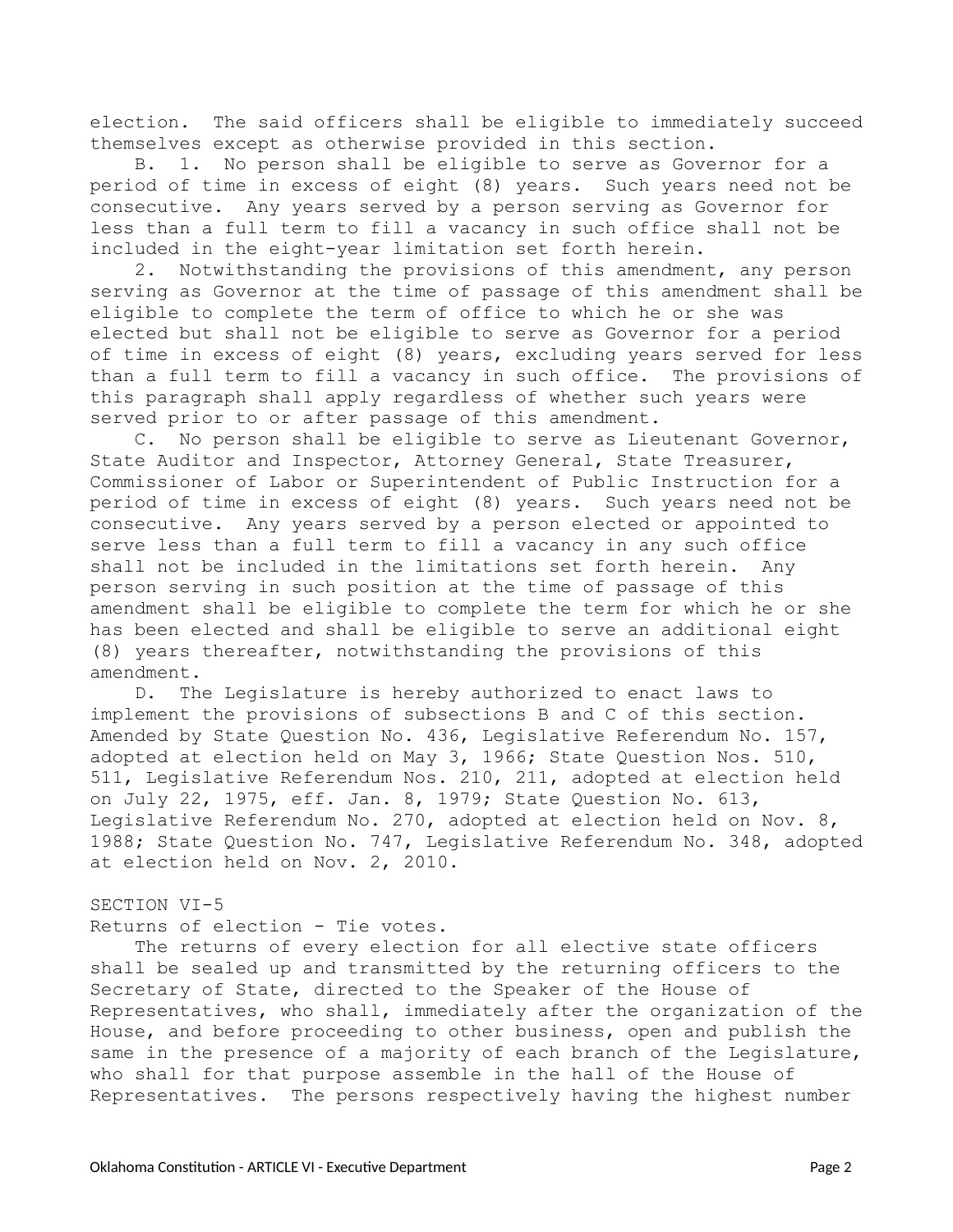of votes for either of the said offices shall be declared duly elected; but in case two or more shall have an equal and the highest number of votes for either of said offices, the Legislature shall, forthwith, by joint ballot, choose one of the said persons so having an equal and the highest number of votes for said office.

## SECTION VI-6

Commander-in-Chief of militia - Calling out militia.

The Governor shall be Commander-in-Chief of the militia of the State, except when in service of the United States, and may call out the same to execute the laws, protect the public health, suppress insurrection, and repel invasion.

#### SECTION VI-7

Extraordinary sessions of Legislature.

The Governor shall have power to convoke the Legislature, or the Senate only, on extraordinary occasions. At extraordinary sessions, no subject shall be acted upon, except such as the Governor may recommend for consideration.

SECTION VI-8

Execution of laws - Intercourse with other states and United States - Conservator of peace.

The Governor shall cause the laws of the State to be faithfully executed, and shall conduct in person or in such manner as may be prescribed by law, all intercourse and business of the State with other states and with the United States, and he shall be a conservator of the peace throughout the State.

## SECTION VI-9

Messages and communications to Legislature.

At every session of the Legislature, and immediately upon its organization, the Governor shall communicate by message, delivered to a joint session of the two Houses, upon the condition of the State; and shall recommend such matters to the Legislature as he shall judge expedient. He shall also transmit a copy, to each house, of the full report of each State officer and State commission. He shall communicate, from time to time, such matters as he may elect or the Legislature may require.

## SECTION VI-10

Reprieves, commutations, paroles and pardons.

There is hereby created a Pardon and Parole Board to be composed of five members; three to be appointed by the Governor; one by the Chief Justice of the Supreme Court; one by the Presiding Judge of the Criminal Court of Appeals or its successor. An attorney member of the Board shall be prohibited from representing in the courts of this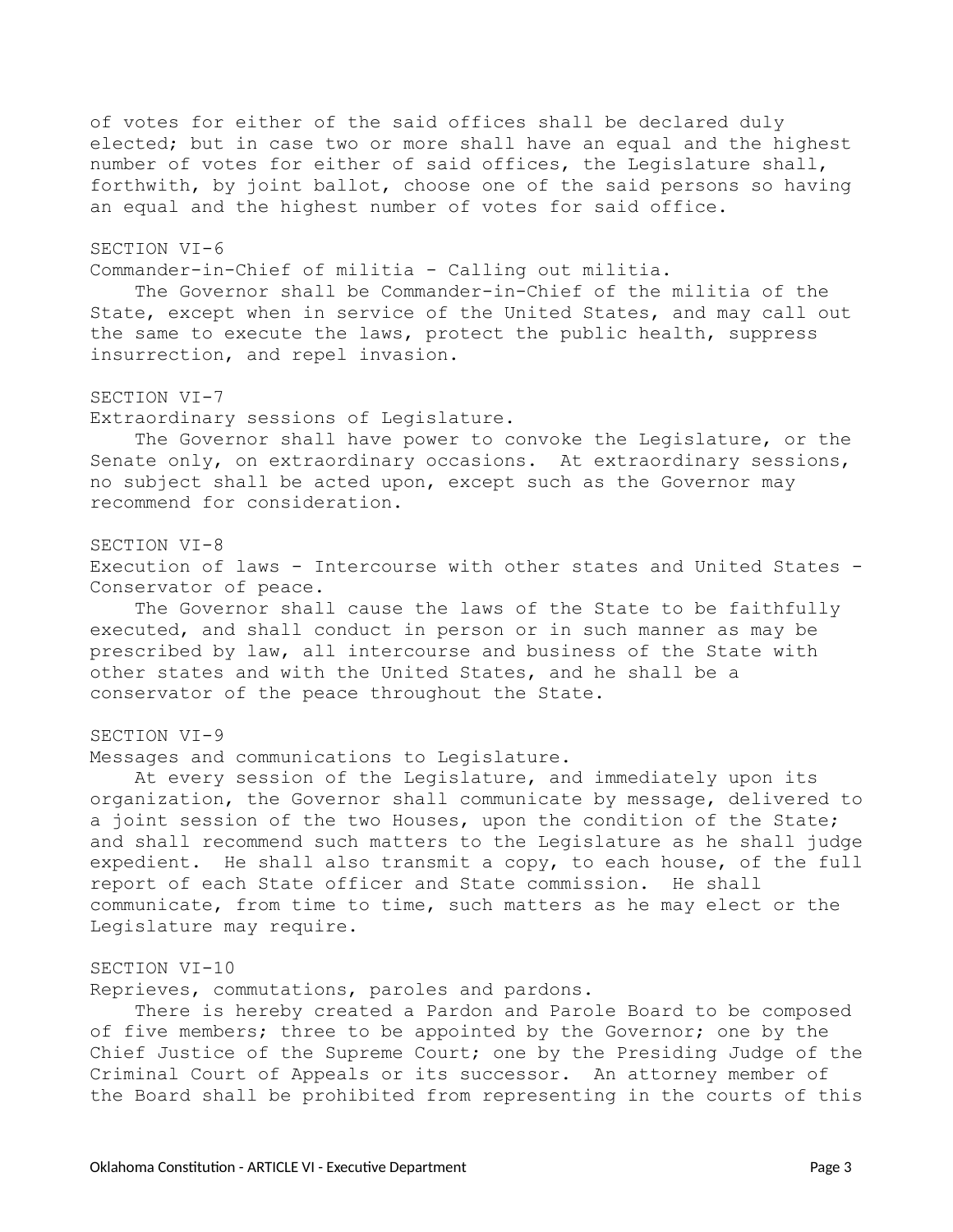state persons charged with felony offenses. The appointed members shall hold their offices coterminous with that of the Governor and shall be removable for cause only in the manner provided by law for elective officers not liable to impeachment. It shall be the duty of the Board to make an impartial investigation and study of applicants for commutations, pardons or paroles, and by a majority vote make its recommendations to the Governor of all persons deemed worthy of clemency. Provided, the Pardon and Parole Board shall have no authority to make recommendations regarding parole for persons sentenced to death or sentenced to life imprisonment without parole.

The Pardon and Parole Board by majority vote shall have the power and authority to grant parole for nonviolent offenses after conviction, upon such conditions and with such restrictions and limitations as the majority of the Pardon and Parole Board may deem proper or as may be required by law. The Pardon and Parole Board shall have no authority to grant but may recommend parole for persons sentenced pursuant to Section 13.1 of Title 21 of the Oklahoma Statutes or the exceptions to nonviolent offenses as defined by Section 571 of Title 57 of the Oklahoma Statutes.

The Governor shall have the power to grant, after conviction and after favorable recommendation by a majority vote of the Pardon and Parole Board, commutations, pardons and paroles for all offenses, except cases of impeachment, upon such conditions and with such restrictions and limitations as the Governor may deem proper, subject to such regulations as may be prescribed by law. Provided, the Governor shall not have the power to grant paroles if a person has been sentenced to death or sentenced to life imprisonment without parole. The Legislature shall have the authority to prescribe a minimum mandatory period of confinement which must be served by a person prior to being eligible to be considered for parole. The Governor shall have power to grant after conviction, reprieves or leaves of absence not to exceed sixty (60) days, without the action of the Pardon and Parole Board.

The Governor shall communicate to the Legislature, at each regular session, each case of reprieve, commutation, parole or pardon granted, stating the name of the person receiving clemency, the crime of which the person was convicted, the date and place of conviction, and the date of commutation, pardon, parole or reprieve.

The Pardon and Parole Board shall communicate to the Legislature, at each regular session, all paroles granted, stating the names of the persons paroled, the crimes of which the persons were convicted, the dates and places of conviction, and the dates of paroles. Amended by State Question No. 309, Legislative Referendum No. 86, adopted at special election held on July 11, 1944; State Question No. 525, Legislative Referendum No. 219, adopted at election held on Nov. 7, 1978; State Question No. 593, Legislative Referendum No. 257, adopted at election held on Nov. 4, 1986; State Question No. 664,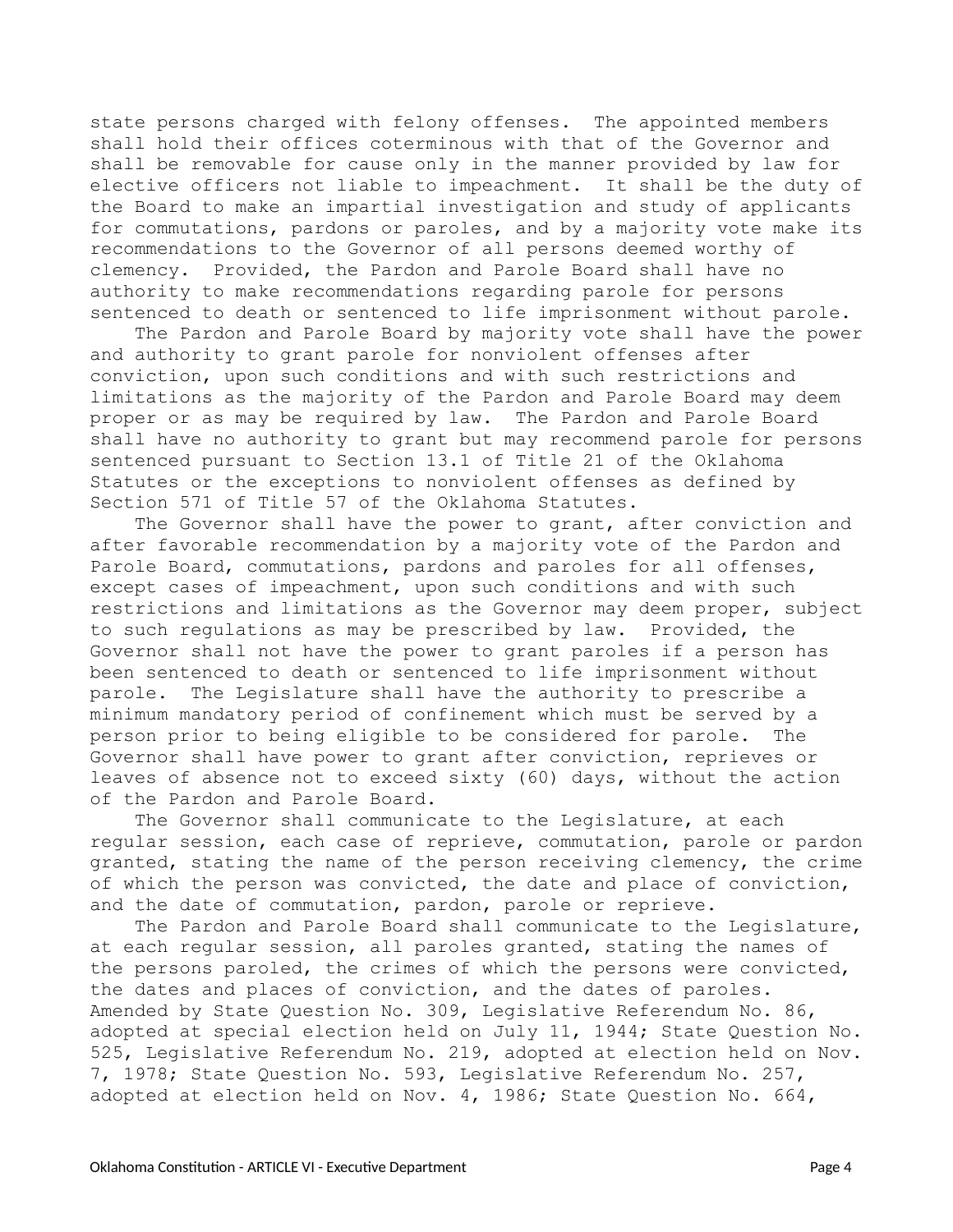Legislative Referendum No. 298, adopted at election held on Aug. 23, 1994; State Question No. 762, Legislative Referendum No. 360, adopted at election held on Nov. 6, 2012.

SECTION VI-11 Approval or veto of bills - Passage over veto - Failure to return bill.

Every bill which shall have passed the Senate and House of Representatives, and every resolution requiring the assent of both branches of the Legislature, shall, before it becomes a law, be presented to the Governor; if he approve, he shall sign it; if not, he shall return it with his objections to the house in which it shall have originated, who shall enter the objections at large in the Journal and proceed to reconsider it. If, after such reconsideration, two-thirds of the members elected to that house shall agree to pass the bill or joint resolution, it shall be sent, together with the objections, to the other house, by which it shall likewise be reconsidered; and, if approved by two-thirds of the members elected to that house, it shall become a law, notwithstanding the objections of the Governor. In all such cases, the vote in both houses shall be determined by yeas and nays, and the names of the members voting shall be entered on the Journal of each house respectively. If any bill or resolution shall not be returned by the Governor within five days (Sundays excepted) after it shall have been presented to him, the same shall be a law in like manner as if he had signed it, unless the Legislature shall, by their adjournment, prevent its return, in which case it shall not become a law without the approval of the Governor. No bill shall become a law after the final adjournment of the Legislature, unless approved by the Governor within fifteen days after such adjournment.

#### SECTION VI-12

Appropriation bills - Approval or disapproval - Emergency bills. Every bill passed by the Legislature, making appropriations of money embracing distinct items, shall, before it becomes a law, be presented to the Governor; if he disapproves the bill, or any item, or appropriation therein contained, he shall communicate such disapproval, with his reasons therefor, to the house in which the bill shall have originated, but all items not disapproved shall have the force and effect of law according to the original provisions of the bill. Any item or items so disapproved shall be void, unless repassed by a two-thirds vote, according to the rules and limitations prescribed in the preceding section in reference to other bills: Provided, That this section shall not relieve emergency bills of the requirement of the three-fourths vote.

SECTION VI-13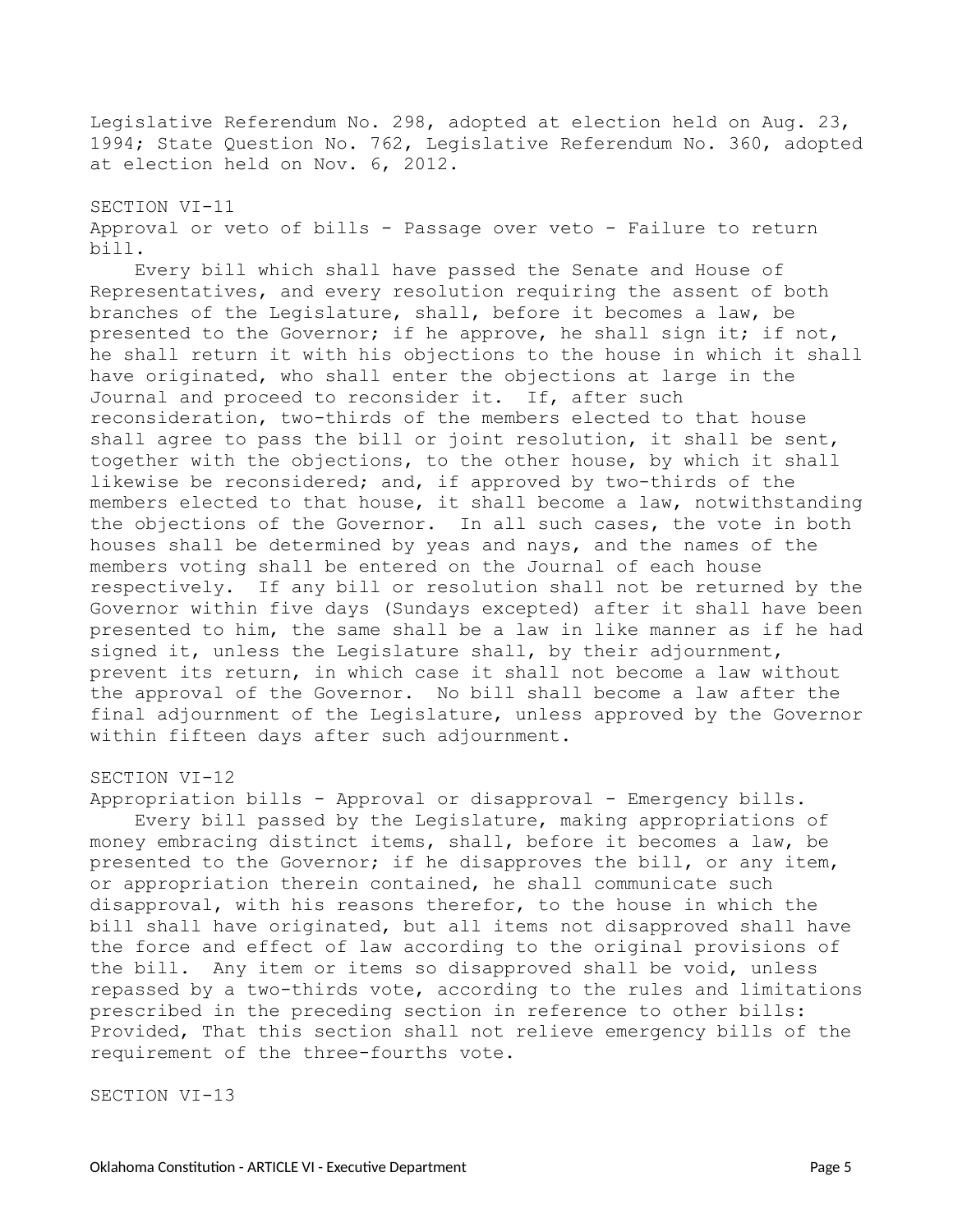Officers' commissions - Vacancies.

The Governor shall commission all officers not otherwise commissioned by law. All commissions shall run in the name and by the authority of the "State of Oklahoma," be signed by the Governor, sealed with the Great Seal of the State of Oklahoma, and attested by the Secretary of State. When any office shall become vacant, he shall, unless otherwise provided by law, appoint a person to fill such vacancy, who shall continue in office until a successor shall have been duly elected or appointed, and qualified according to law.

#### SECTION VI-14

Adjournment of Legislature - Changing place of meeting. In case of a disagreement between the two houses of the Legislature, at a regular or special session, with respect to the time of adjournment, the Governor may, if the facts be certified to him, by the presiding officer of the house first moving the adjournment, adjourn them to such time as he shall deem proper, not beyond the day of the next stated meeting of the Legislature. He may convoke the Legislature at or adjourn it to another place, when, in his opinion, the public safety or welfare, or the safety or health of the members require it: Provided, however, That such change or adjournment shall be concurred in by a two-thirds vote of all the members elected to each branch of the Legislature.

#### SECTION VI-15

Qualifications - President of Senate - Impeachment, etc., during vacancy in Governor's office.

The Lieutenant Governor shall possess the same qualifications of eligibility for office as the Governor. He shall be president of the Senate, but shall have only a casting vote therein, and also in joint vote of both houses. If, during a vacancy of the office of Governor, the Lieutenant Governor shall be impeached, displaced, resign, die or be absent from the State, or become incapable of performing the duties of the office, the president, pro tempore, of the Senate, shall act as Governor until the vacancy be filled or the disability shall cease; and if the president, pro tempore, of the Senate, for any of the above enumerated causes, shall become incapable of performing the duties pertaining to the office of Governor, the Speaker of the House of Representatives shall act as Governor until the vacancy be filled or the disability shall cease. Further provisions for succession to the office of Governor shall be prescribed by law.

#### SECTION VI-16

Devolution of powers and duties of Governor upon Lieutenant Governor. In case of impeachment of the Governor, or of his death, failure to qualify, resignation, removal from the State, or inability to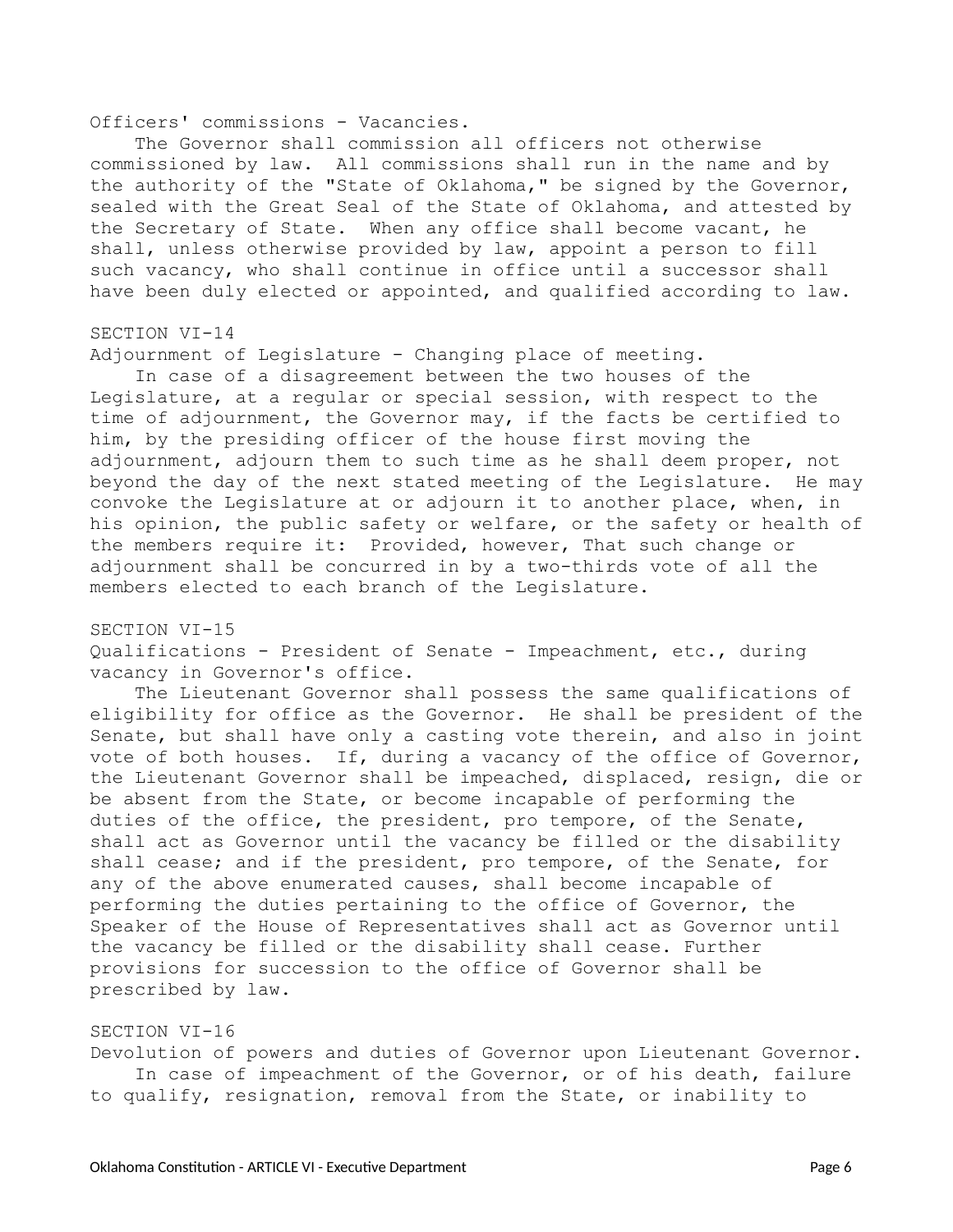discharge the powers and duties of the office, the said office, with its compensation, shall devolve upon the Lieutenant Governor for the residue of the term or until the disability shall be removed. SECTION VI-17 Duties generally. The Secretary of State shall keep a register of the official acts of the Governor, and when necessary, shall attest them, and shall lay copies of the same, together with copies of all papers relative thereto, before either house of the Legislature when required to do so. He shall also perform such other duties as shall be prescribed by law. SECTION VI-18 Custody and use of seal - Designation. The Secretary of State shall be the custodian of the Seal of the State, and authenticate therewith all official acts of the Governor except his approval of laws. The said seal shall be called "The Great Seal of the State of Oklahoma." SECTION VI-19 Qualifications, powers and duties. The State Auditor and Inspector must have had at least three years' experience as an expert accountant; his duties shall be, without notice to such treasurer, to examine the state and all county treasurers' books, accounts and cash on hand or in bank at least twice each year, and publish his report as to every such treasurer

once each year. For the purpose of such examination he shall take complete possession of such treasurer's office. He shall also prescribe a uniform system of bookkeeping for the use of all treasurers. The State Auditor and Inspector shall perform such other duties and have such other powers as may be prescribed by law. Amended by State Question No. 510, Legislative Referendum No. 210, adopted at election held on July 22, 1975, eff. Jan. 8, 1979.

#### SECTION VI-20

## Department created - Duties.

A Department of Labor is hereby created to be under the control of a Commissioner of Labor whose duties shall be prescribed by law. Amended by State Question No. 512, Legislative Referendum No. 212, adopted at election held on July 22, 1975, eff. Jan. 8, 1979.

## SECTION VI-21

Board of Arbitration and Conciliation.

The Legislature shall create a Board of Arbitration and Conciliation in the Department of Labor and the Commissioner of Labor shall be ex-officio chairman.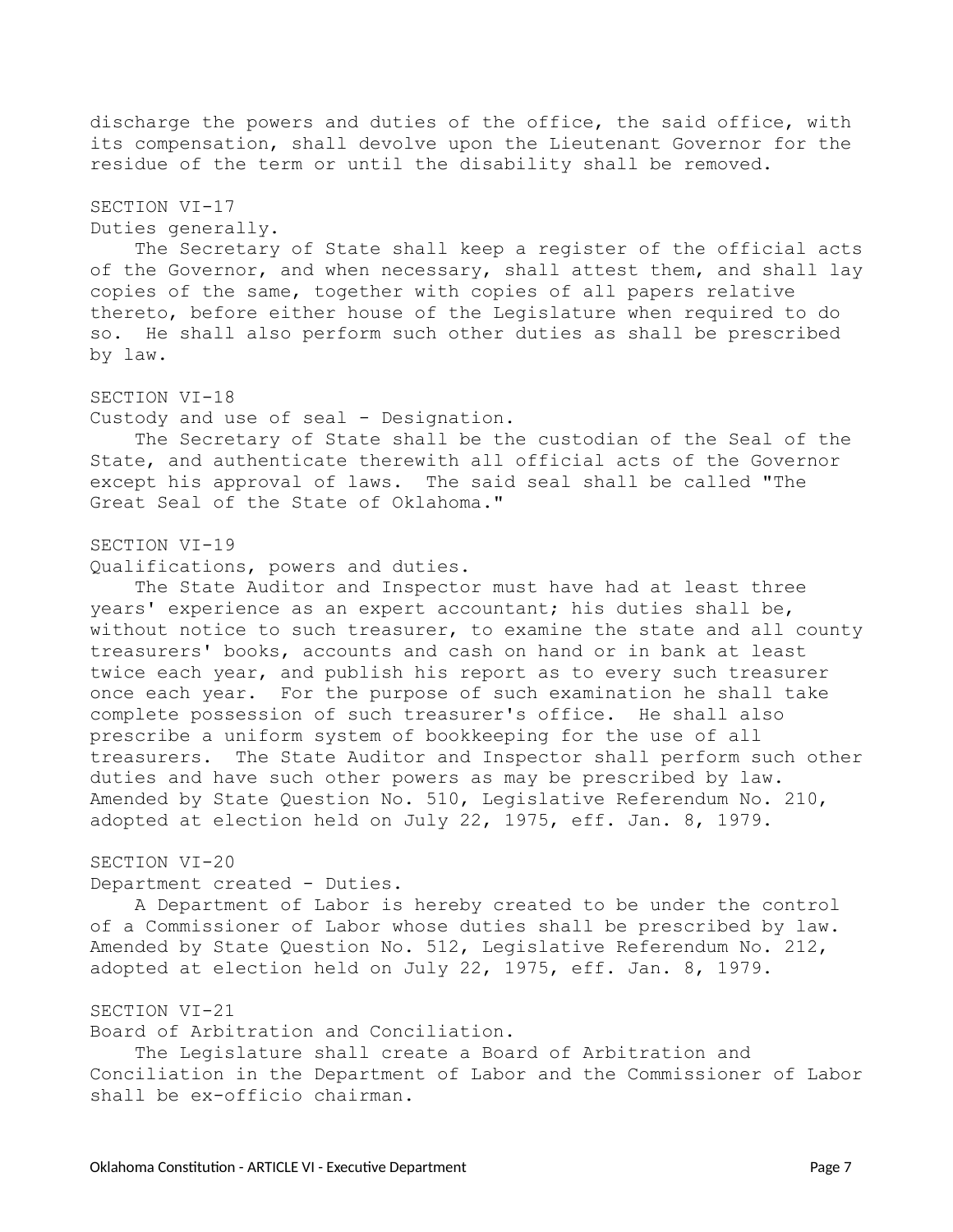# SECTION VI-22

Insurance Department established - Function.

There is hereby established an Insurance Department, which shall be charged with the execution of all laws now in force, or which shall hereafter be passed, in relation to insurance and insurance companies doing business in the State.

#### SECTION VI-23

Commissioner - Election - Term of office - Qualifications.

A. There shall be elected by the qualified electors of the State, at the first general election, a chief officer of the Insurance Department, who shall be styled the "Insurance Commissioner", whose term of office shall be four years: Provided, That the first term of the Insurance Commissioner so elected, shall expire at the time of the expiration of the term of office of the first Governor elected. The Insurance Commissioner shall be at least twenty-five (25) years of age and well versed in insurance matters.

B. No person shall be eligible to serve as Insurance Commissioner for a period of time in excess of eight (8) years. Such years need not be consecutive. Any years served by a person elected or appointed to serve less than a full term to fill a vacancy in such office shall not be included in the limitation set forth herein. Any person serving in such position at the time of passage of this amendment shall be eligible to complete the term for which he or she has been elected and shall be eligible to serve an additional eight (8) years thereafter, notwithstanding the provisions of this amendment. The Legislature is hereby authorized to enact laws to implement the provisions of this subsection. Amended by State Question No. 747, Legislative Referendum No. 348, adopted at election held on Nov. 2, 2010.

## SECTION VI-24

Bond of commissioner - Additional duties and qualifications. The Insurance Commissioner shall give bond, perform such duties, and possess such further qualifications as may be prescribed by law.

#### SECTION VI-25

Creation of office - Term and qualifications - Duties, oath and bond. There is hereby created a Department of Mines, which shall be charged with the execution of all laws now in force or which shall

hereafter be passed in relation to mining activities and corporations engaged in mining activities within the state. Amended by State Question No. 513, Legislative Referendum No. 213, adopted at election held on July 22, 1975, eff. Jan. 8, 1979; State Question No. 594, Legislative Referendum No. 258, adopted at election held on Aug. 26, 1986.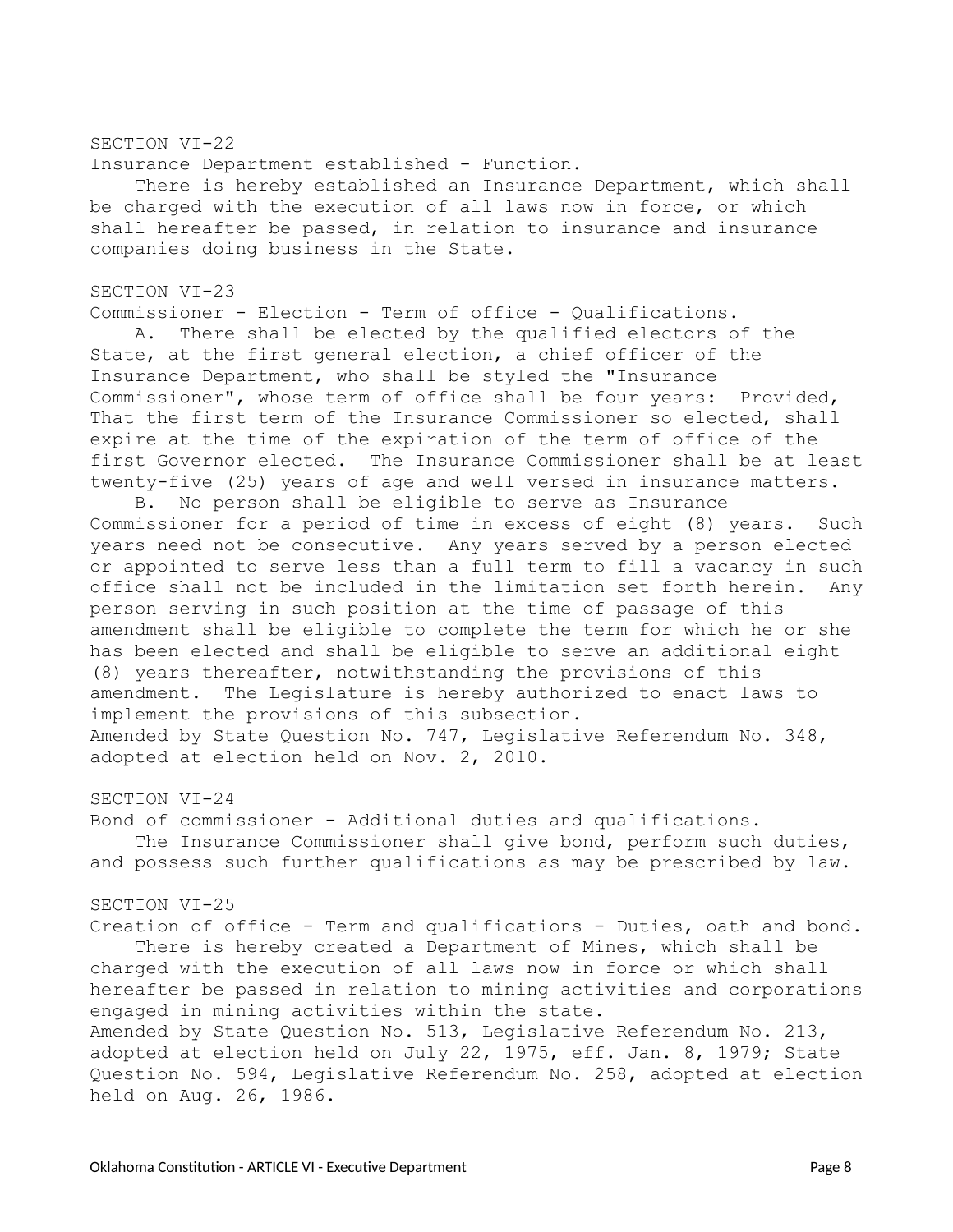SECTION VI-26. Repealed by State Question No. 594, Legislative Referendum No. 258, adopted at election held on Aug. 26, 1986. Repeal proposed by Laws 1985, p. 1676, H.J.R. No. 1018.

SECTION VI-27. Repealed by State Question No. 509, Legislative Referendum No. 209, adopted at election held on July 22, 1975, eff. Jan. 8, 1979. Repeal proposed by Laws 1975, p. 732, S.J.R. No. 37, § 2.

SECTION VI-28. Repealed by State Question No. 509, Legislative Referendum No. 209, adopted at election held on July 22, 1975, eff. Jan. 8, 1979. Repeal proposed by Laws 1975, p. 732, S.J.R. No. 37, § 2.

SECTION VI-29. Repealed by State Question No. 509, Legislative Referendum No. 209, adopted at election held on July 22, 1975, eff. Jan. 8, 1979. Repeal proposed by Laws 1975, p. 732, S.J.R. No. 37, § 2.

SECTION VI-30. Repealed by State Question No. 509, Legislative Referendum No. 209, adopted at election held on July 22, 1975, eff. Jan. 8, 1979. Repeal proposed by Laws 1975, p. 732, S.J.R. No. 37, § 2.

SECTION VI-31

Creation and membership - Status, authority and duties.

A Board of Agriculture is hereby created to be composed of five members all of whom shall be farmers and shall be selected in the manner prescribed by law.

Said Board shall be maintained as a part of the State government, and shall have jurisdiction over all matters affecting animal industry and animal quarantine regulation, and shall be the Board of Regents of all State Agricultural and Mechanical Colleges, and shall discharge such other duties and receive such compensation as now is, or may hereafter be, provided by law. Amended by State Question No. 38, Initiative Petition No. 23, adopted

at election held on Nov. 5, 1912; State Question No. 60, Referendum Petition No. 23, adopted at election held on Aug. 5, 1913.

## SECTION VI-31a

Board of Regents for agricultural and mechanical schools and colleges - Members - Vacancies - Removal - Terms.

There is hereby created a Board of Regents for the Oklahoma Agricultural and Mechanical College and all Agricultural and Mechanical Schools and Colleges maintained in whole or in part by the State. The Board shall consist of nine (9) members, eight (8)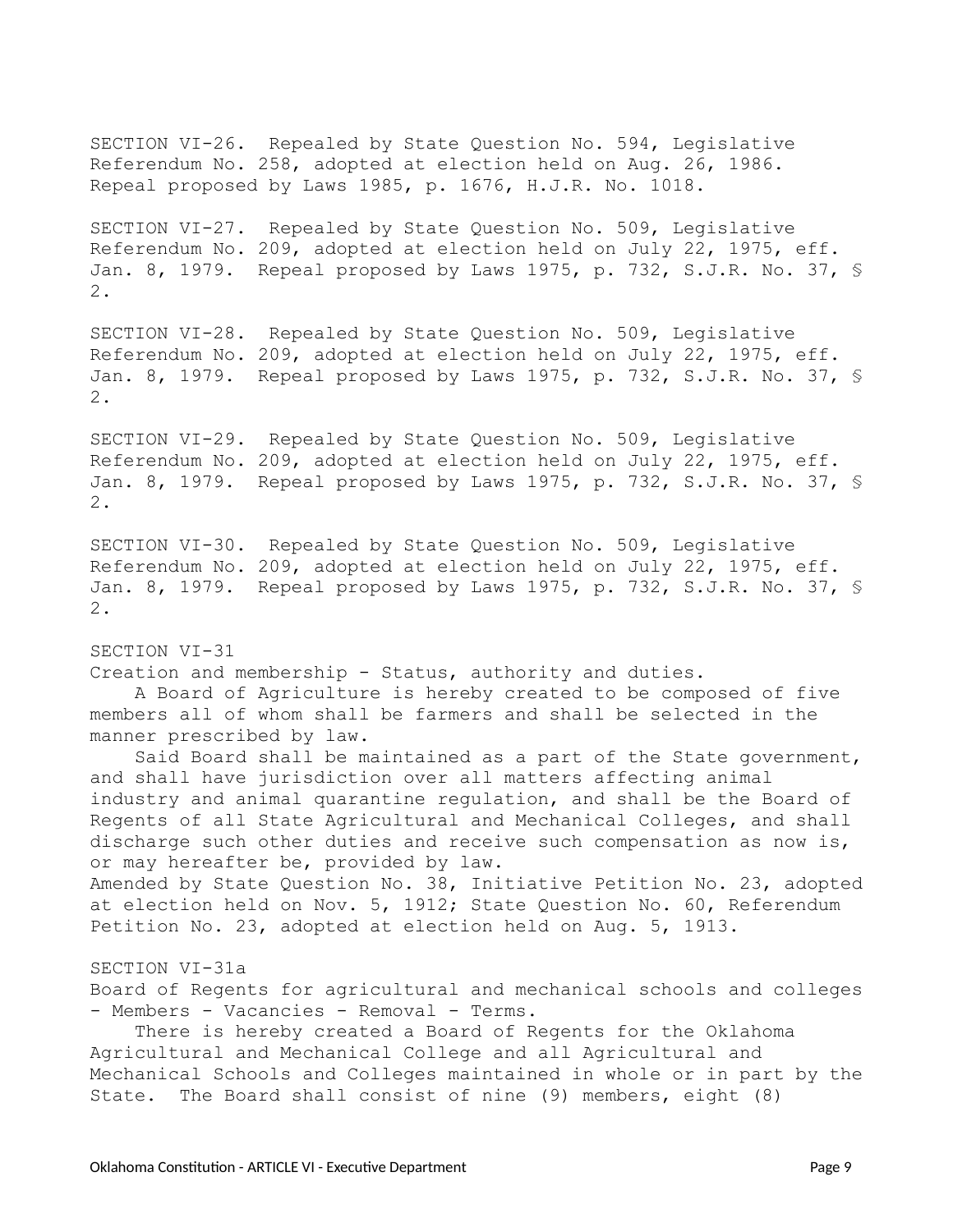members to be appointed by the Governor by and with the advice and consent of the Senate, a majority of whom shall be farmers, and the ninth member shall be the President of the State Board of Agriculture. Any vacancy occurring among the appointed members shall be filled by appointment of the Governor by and with the advice and consent of the Senate. The members of the Board shall be removable only for cause as provided by law for the removal of officers not subject to impeachment. The members shall be appointed for terms of eight (8) years each, with one term expiring each year, provided that the members of the first Board shall be appointed for terms of from one (1) to eight (8) years respectively. Provided that no State, National or County officer shall ever be appointed as a member of said Board of Regents until two years after his tenure as such officer has ceased.

Added by State Question No. 310, Referendum Petition No. 87, adopted at special election held on July 11, 1944.

#### SECTION VI-32

Membership and functions.

A. The Governor, Lieutenant Governor, State Auditor, Superintendent of Public Instruction and the President of the Board of Agriculture shall constitute the Commissioners of the Land Office, who shall have charge of the sale, rental, disposal and managing of the school lands and other public lands of the state, and of the funds and proceeds derived therefrom, under rules and regulations prescribed by the Legislature.

B. Should the offices of State Examiner and Inspector and State Auditor be consolidated in the office of State Auditor and Inspector, the State Auditor shall be replaced as a member of the Commissioners of the Land Office by the State Auditor and Inspector. Should the offices not be so consolidated, the membership of the Board shall remain as prescribed in subsection A of this section. Amended by State Question No. 514, Legislative Referendum No. 214, adopted at election held on July 22, 1975, eff. Jan. 8, 1979.

#### SECTION VI-33

Accounts and reports of officers and commissioners.

An account shall be kept by the officers and commissioners of the State of all moneys and choses in action disbursed or otherwise disposed of severally by them, from all sources, and for every service performed; and a report thereof shall be made semi-annually and as often as may be required by law, to the Governor under oath. The Governor may, at any time, require information in writing, under oath, from all officers and commissioners of the State, and all officers of State institutions, penal, eleemosynary, educational, and industrial on any subject relating to their respective offices and institutions; which information, when so required, shall be furnished